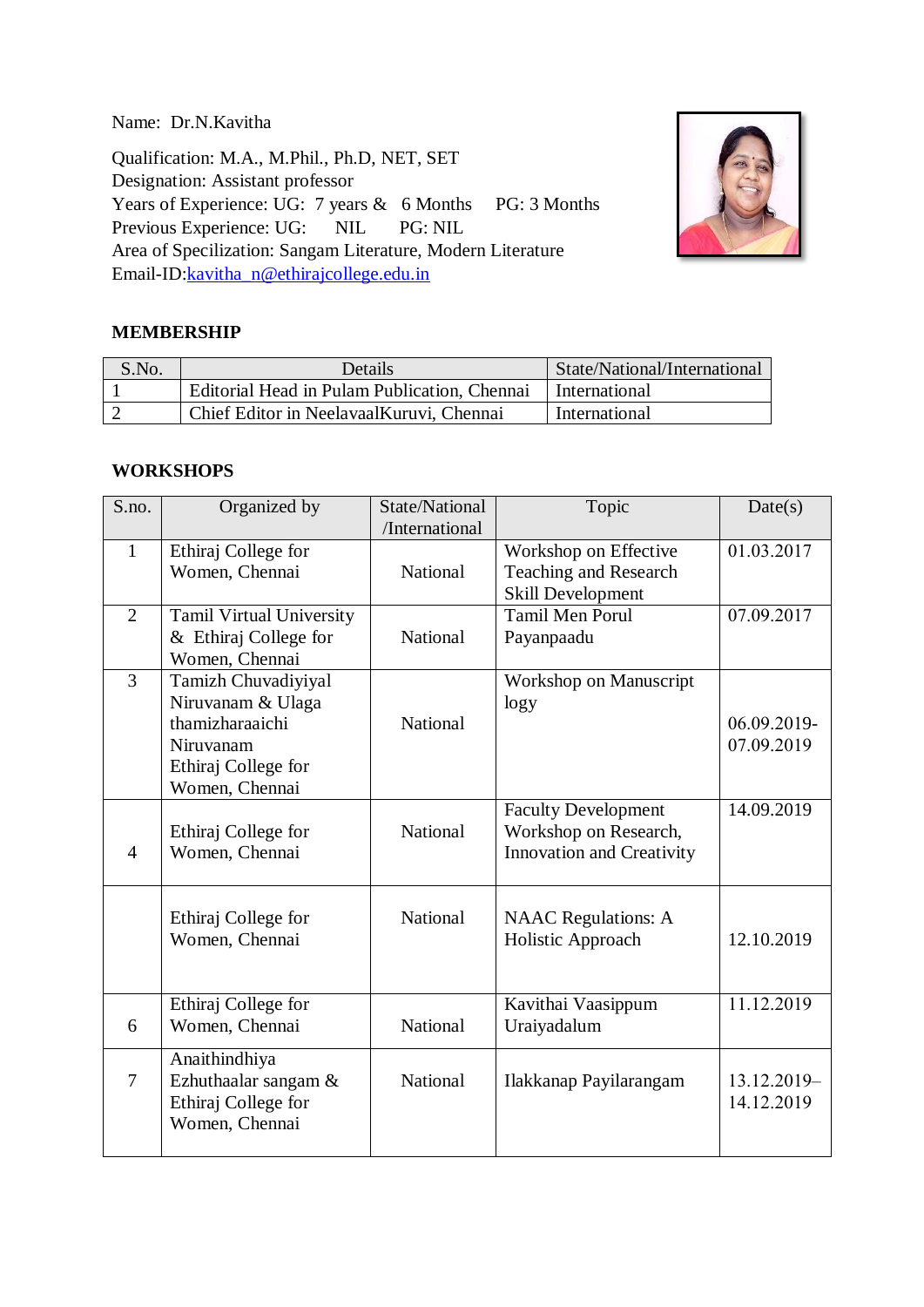# **CONFERENCES ATTENDED / PRESENTED PAPER**

| S.no           | Organized by                                                             | State/National<br>/International | Participated/<br>Presented | Title                                                                                      | Date(s)                          |
|----------------|--------------------------------------------------------------------------|----------------------------------|----------------------------|--------------------------------------------------------------------------------------------|----------------------------------|
| 1              | Duwaragadoss<br>Govardhan<br>College,<br>Chennai                         | International                    | Presented                  | Manimegalai Ennun<br>Unnatha Thanninalai<br>: Chevviyal<br>Ilakkiyangal<br>Panmuga Paarvai | 01.03.2017                       |
| $\overline{2}$ | Ethiraj College<br>for Women,<br>Chennai                                 | International                    | Presented                  | Kannakiyai Mun<br>Vaithu: Pen Udal<br>Kalakam<br>Tamil Kalai<br>Ilakkiyangalil<br>Panpaadu | 16.02.2018<br>$\&$<br>17.02.2018 |
| 3              | M.G.R. Janaki<br>Arts & Science<br>College $&$<br>Maithri                | National                         | Presented                  | Perunganavukalal<br>Sithayum Nilam-<br>Sangap paadalkalil<br>Velippadum<br>Maanuda Aram:   | 16.02.2018                       |
| $\overline{4}$ | Centre for<br>Women studies,<br>Ethiraj College<br>for Women,<br>Chennai | International                    | Presented                  | Pen Enum Pimbam:<br>Samathuvaththai<br>Nokki                                               | 08.03.2018                       |
| 5              | Aiyai World<br>Women Global<br>Forum                                     | International                    | Presented                  | Keduka Sinthai:<br>Kadithu Ival Thunive                                                    | 17.03.2018                       |
| 6              | Ethiraj College<br>For Women,<br>Chennai                                 | International                    | Presented                  | Mullai Ennum<br>Kuriyeedu:<br>2020                                                         | 17.03.2020<br>18.03.2020         |

# **JOURNAL PUBLICATIONS**

| S.NO | <b>JOURNAL</b> | <b>UGC</b> | ISBN / ISSN   | <b>REFERENCE</b>  | <b>DATE OF</b> |
|------|----------------|------------|---------------|-------------------|----------------|
|      | <b>NAME</b>    | /SCI/SCIE  | <b>NUMBER</b> |                   | PUBLICATION/   |
|      |                | /WOS       |               |                   | <b>DOI</b>     |
|      |                |            |               | Engal Ayya: Payan |                |
|      | Kalachuvadu    | <b>UGC</b> | 978-93-5244-  | Karuthaa          | April 2016     |
|      |                |            | $032-0$       | Pazhuparam        |                |
|      |                |            |               | 2321-0737         |                |
|      | Journal of     |            |               | Avvai:            | 26.03.2021&    |
| 2    | Modern Tamizh  | <b>UGC</b> | 2321-984X     | Avvaiyaramman     | 28.03.2021     |
|      | Research       |            |               | Aana Kathai:      |                |
|      |                |            |               | Nonbum            |                |
|      |                |            |               | Vazhipaadum       |                |
|      |                |            |               | 2321-0737         |                |
|      | Journal of     |            |               | Kaaraikkal        |                |
| 3    | Modern Tamizh  | <b>UGC</b> | 2321-984X     | Ammayarum         | 29.03.2021     |
|      | Research       |            |               | Akkamahadeviyum:  |                |
|      |                |            |               | Maarupadum        |                |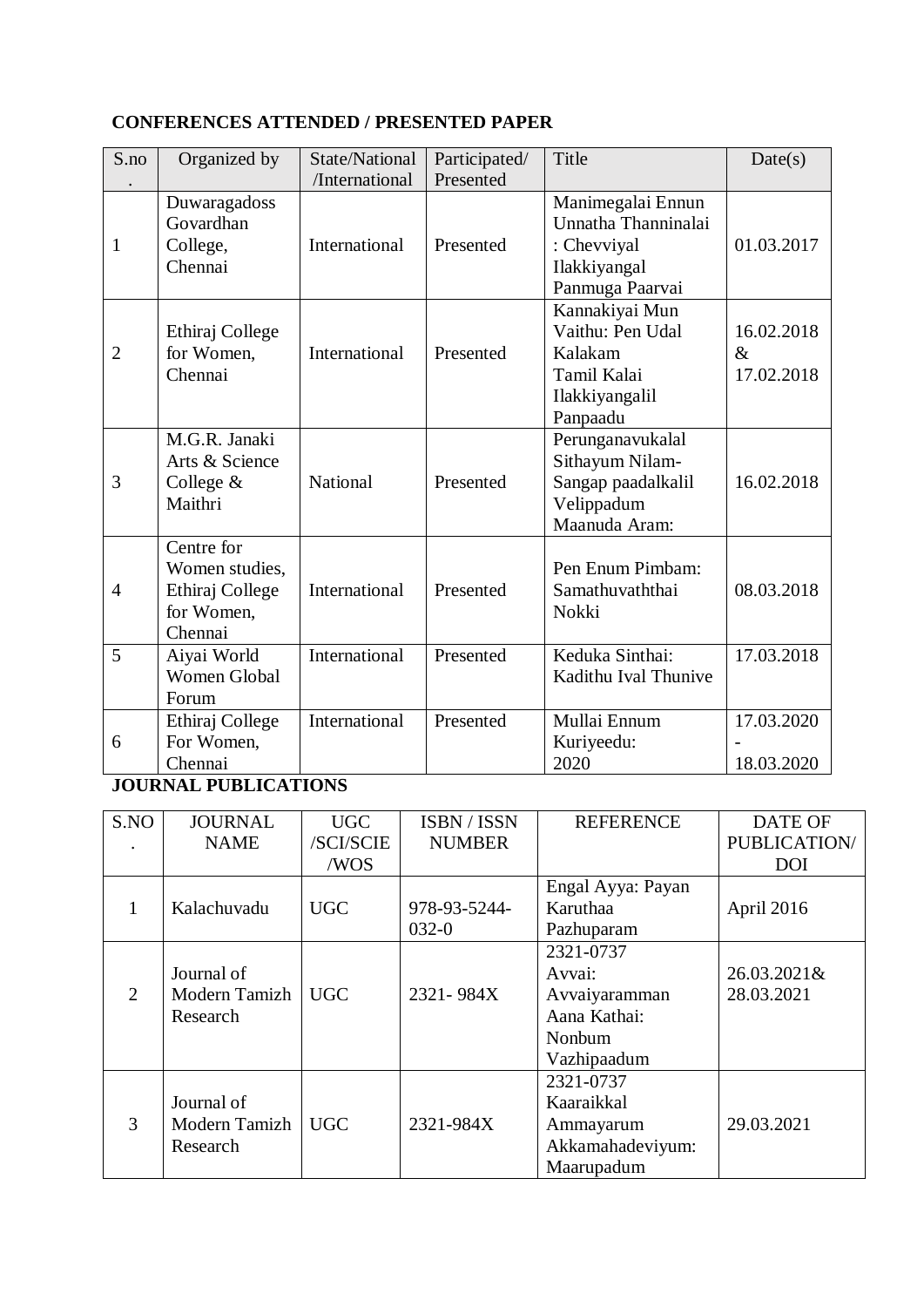|                |             |          |                           | Pirathikal: Penniyal<br>Nokku                 |            |
|----------------|-------------|----------|---------------------------|-----------------------------------------------|------------|
| $\overline{4}$ | Kalachuvadu | UGC care | 978-93-90802-<br>$77 - 7$ | Janakiramam:<br>Karungadalum<br>Kalaikkadalum | April 2021 |
|                | Kalachuvadu | UGC care | 978-93-90802-<br>$77-7$   | Janakiramam:<br>Elimayil Chudarum<br>Perezhil | April 2021 |

### **AWARDS:**

- Ayyai International Award by Ayyai Global Womens Forum, Malaysia 2018
- Dr.Radhakrishnan Award by Ulagathamizh Aaraichi Niruvam, Chennai 2019

#### **OTHERS:**

#### **Resource Person:**

Resource Person for a one day National Seminar on Naveena Pen Ezhuthaalarkal Conducted by Women's Christian College, Chennai (23.01.2017)

#### **Special Lectures:**

- Grekka Kavi Chappovum Thamizhin Iru Pen Kavikalum conducted by Koodu Research Forum (09.05.2020)
- Manimegalayum Bouthamum Conducted by MMT Global, Chennai (05.07.2020)
- Enakkum Viduthalai: Pikkuniyin Paathaiyil conducted by Koodu Research Forum (08.07.2020)
- Manimegalayil Boutha Pinpulam Arithal conducted by Thiribeedaka Tamil Niruvanam, Chennai (27.08.2020)
- Manimegalayil Arivuruvakkam conducted by Thiribeedaka Tamil Niruvanam, Chennai (07.02.2021)
- Kaaraikkaal Ammaiyarum Akkamahadeviyarum conducted by Kaviyodai (02.05.2021)
- Ariya Pariyesana chutham conducted by Thiribeedaka Tamil Niruvanam, (24.05.2021)
- Kavimaniyin Aasia Jothi : Budharaip Paadiya Tamizhk kaaviyam Conducted by MMT Global (12.09.2021)